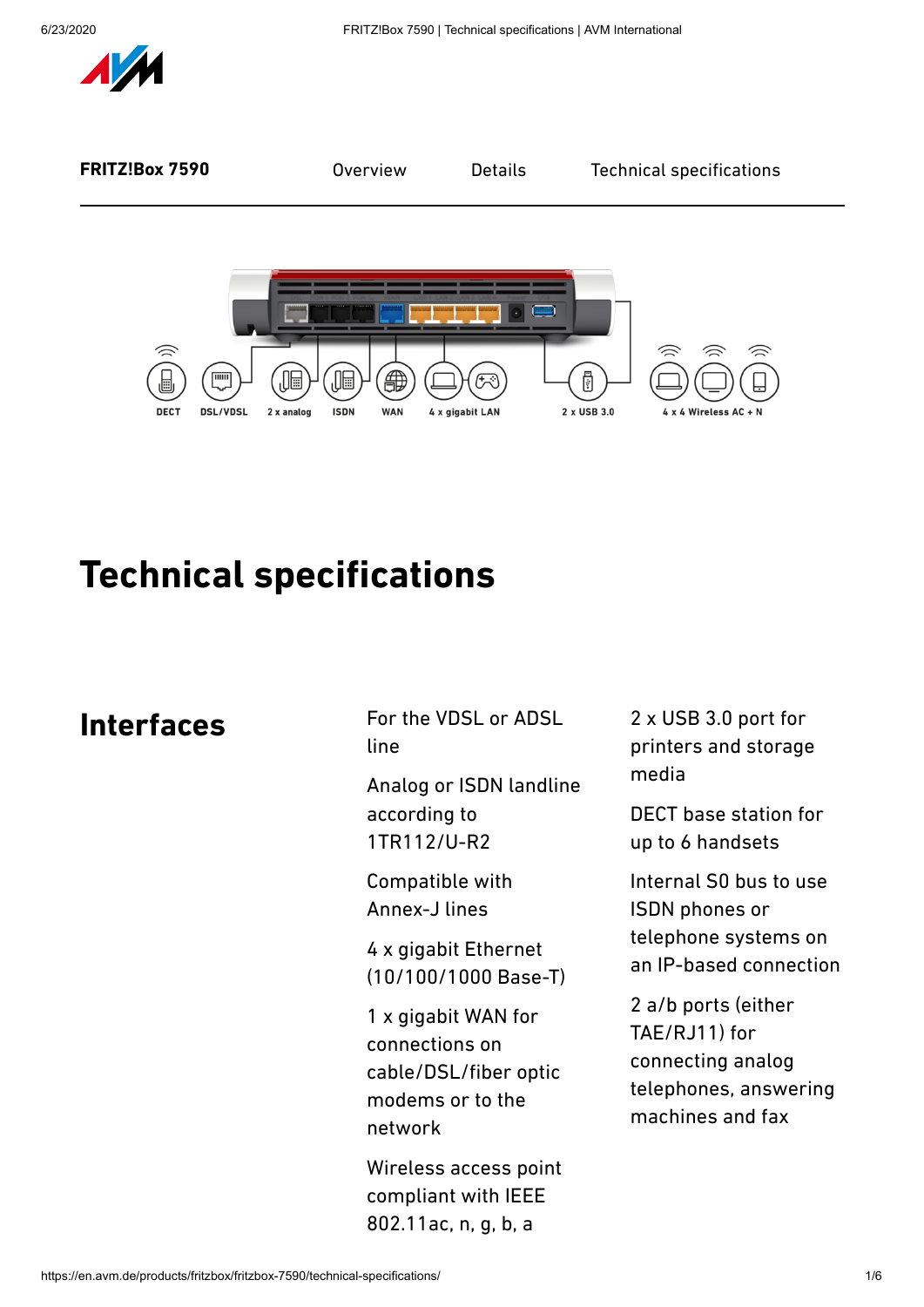## **Internet**

DSL router with firewall/NAT, DHCP server, DynDNS client, UPnP AV

VDSL or ADSL line with optional analog or ISDN landline network compliant with 1TR112/U-R2

Supports 300 Mbit/s VDSL connections, including supervectoring

Use of existing Internet connections via LAN and wireless LAN

Router operation even at a cable modem, fiber optic connection or with a mobile communications dongle (LTE/UMTS/HSPA)

Supports IPv6 for Internet, home network and telephony

Stateful Packet Inspection Firewall with port sharing for secure surfing

Secure remote access over the Internet with VPN (IPSec)

## **Wi-Fi**

 $4 \times 4$  Wireless AC + N with Multi-User MIMO

Wireless AC (up to 1733 Mbit/s gross, 5 GHz) and N (up to 800 Mbit/s gross, 2.4 GHz)

With Mesh WiFi you can combine several wireless access points into one intelligent system (FRITZ!OS 6.90 and later) Find out

Wireless LAN can be turned on and off via button and connected telephones

Wi-Fi Protected Setup (WPS)

Wireless guest access – secure surfing for friends and visitors

Wireless network range extended through repeater function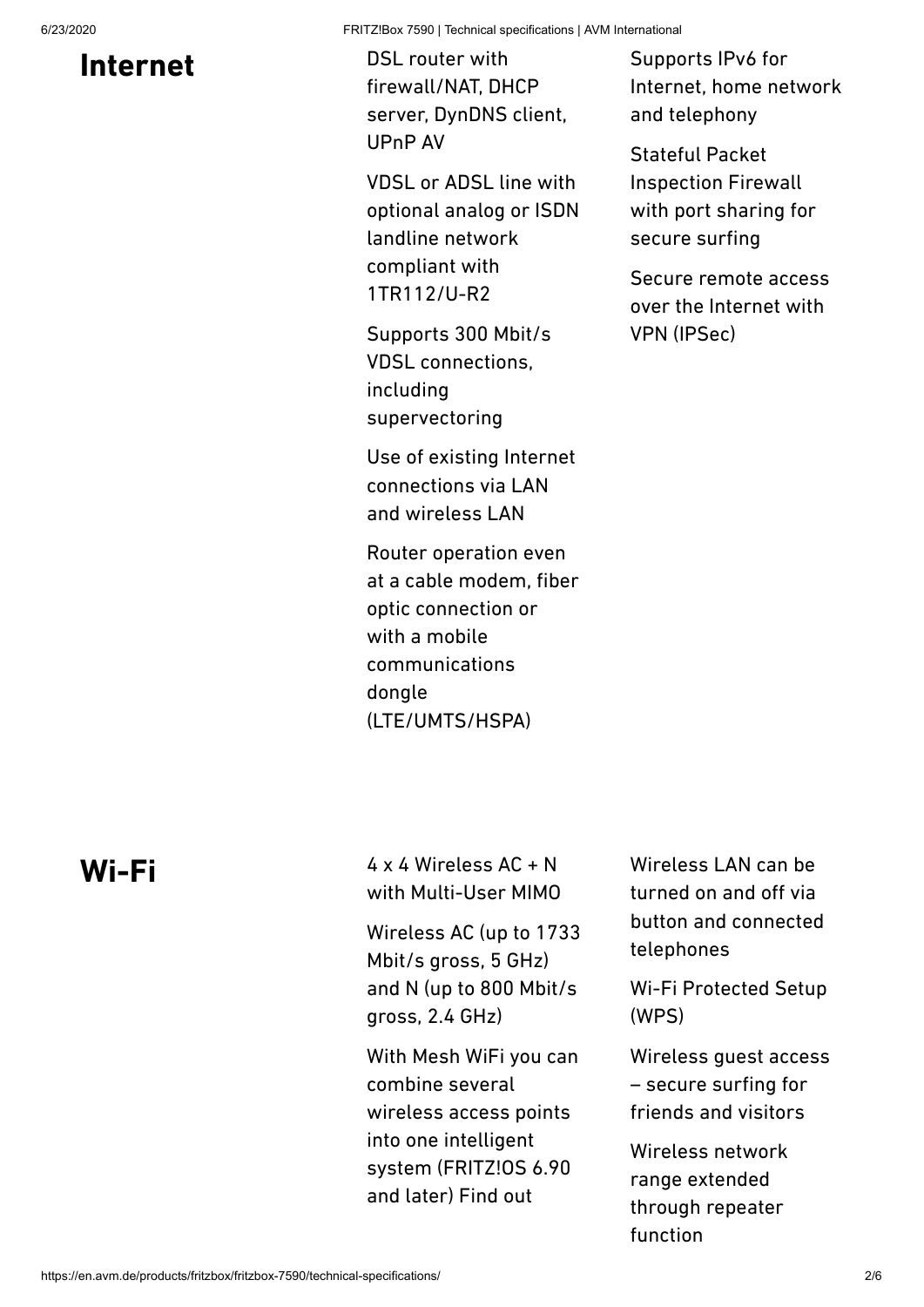more at [en.avm.de/mesh](https://en.avm.de/mesh/)

Compatible with Wireless 802.11g, b and a

Secure upon delivery with WPA2 encryption

AVM Stick & Surf: automatic security for wireless surfing

Wireless auto channel: Automated search for wireless LAN radio channel free of interference

Green AP mode for optimum performance at minimum power consumption

#### **Telephony**

Telephone systems with DECT base station for up to 6 cordless telephones

Voice transmission encrypted ex works

ISDN  $S_0$  bus for connecting ISDN telephones/ISDN telephone systems

2 a/b ports (either TAE/RJ11) for connecting analog telephones, answering machines and fax

Supports HD telephony for natural sound

DECT Eco: Radio network switches off ergonomically

Five integrated answering machines featuring voice-to-mail

Manage telephone contacts locally or Fax function including e-mail forwarding (faxto-mail)

Call diversion, internal calls, three-party conferencing, call transfer

Call blocks, alarm, baby monitor, VIP calls and Do not Disturb

Internet telephony SIPcompliant in accordance with RFC 3261

Registration of IP telephones (LAN/WiFi) SIP-compliant

Telephony app (WiFi) for Apple iOS 4 or higher, Google Android 2.1 or higher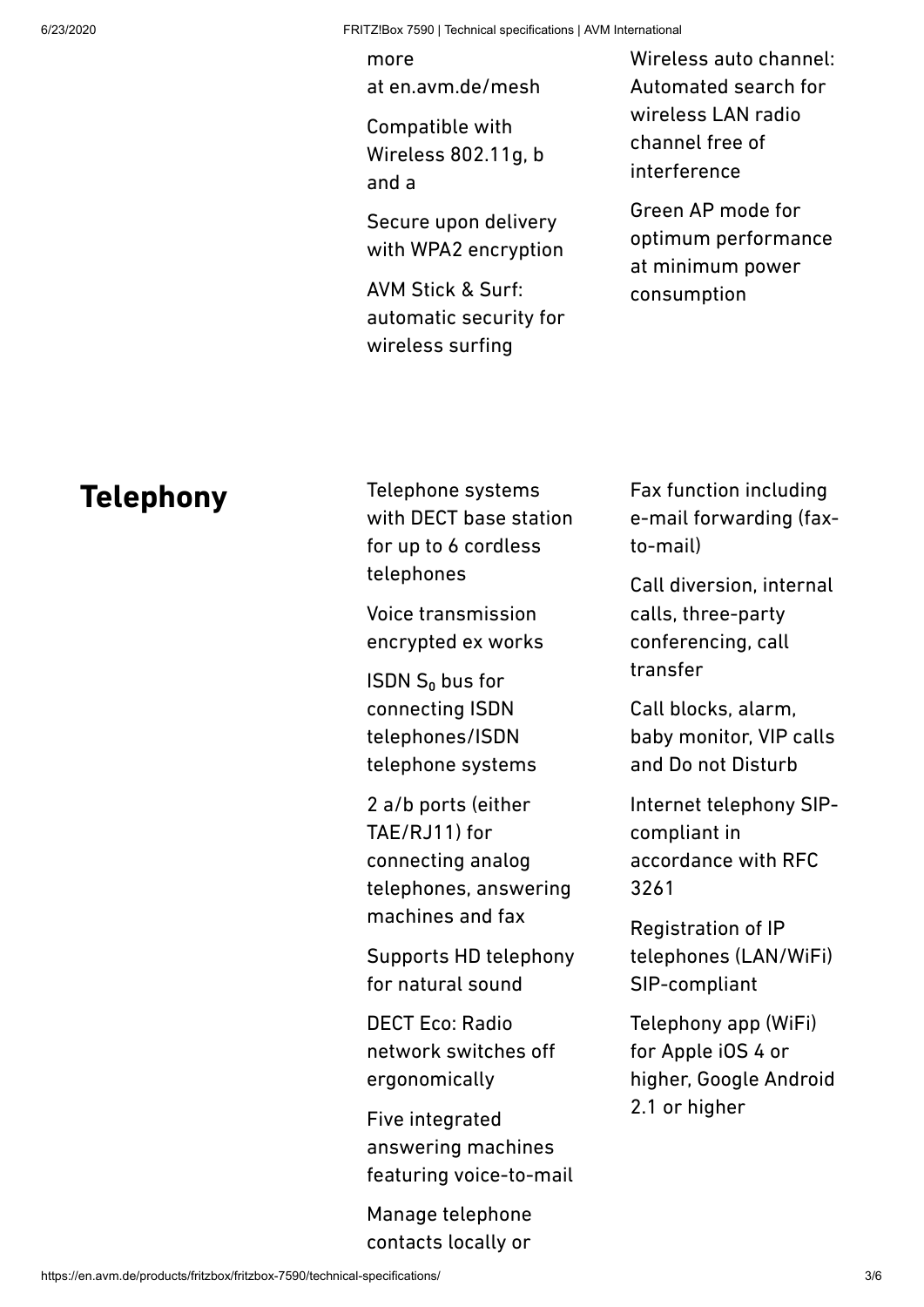#### online (email providers)

## **Convenience for the home network**

Media server makes music, pictures and videos available to devices in the home network (DLNA, UPnP AV)

MyFRITZ! lets you access your own FRITZ!Box safely, no matter where you are

FRITZ!NAS: memory shared by all data in the home network

Platform for networked applications like IP TV, video on demand and media streaming, thanks to the powerful dual-core processor

Parental controls, push service, cloud contacts, online storage

Wireless guest access – secure surfing for friends and customers

Wake on LAN over the Internet

Supports devices compliant with DLNA

Smart Home features for measuring and switching integrated in the user interface

LEDs can be dimmed manually or depending on the brightness in the room

## **FRITZ!OS**

"fritz.box": multilanguage user interface, for intuitive operation via Web browser

User interface optimized for smartphones and tablets (responsive design)

Smart Home features integrated in the user interface

Smart Home support for DECT ULE/HAN FUN devices

Smart Home devices can be switched manually and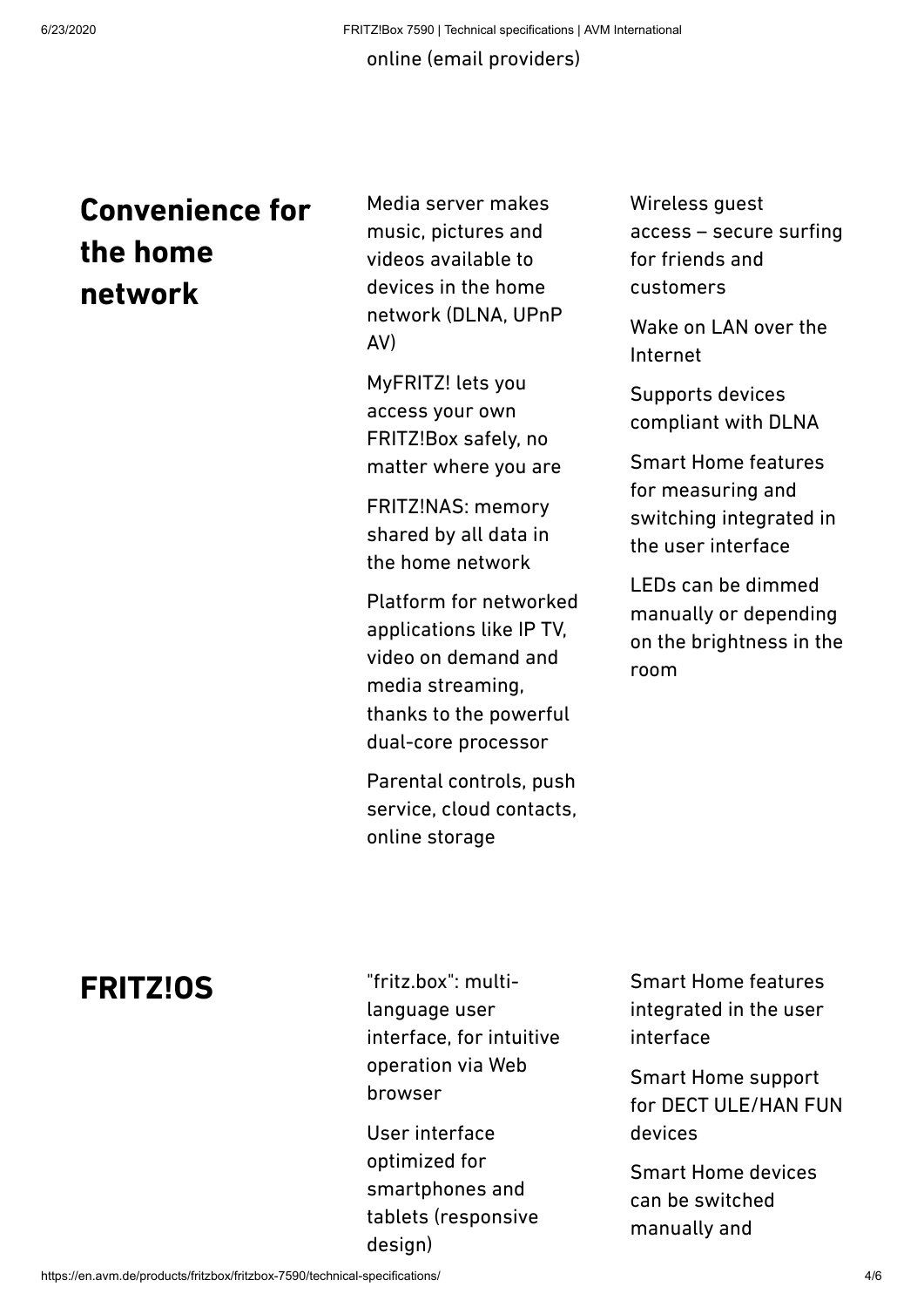6/23/2020 FRITZ!Box 7590 | Technical specifications | AVM International

Free updates for new functions and security

Advanced view for special configuration options, help function with full-text search

FRITZ!Apps for connecting to Wi-Fi, telephone calls in the home network, file access from on the go and more (Android and iOS)

automatically both in the home network and from the Internet

| <b>Package</b>              | FRITZ!Box 7590                                            | 1.5 meter LAN cable |
|-----------------------------|-----------------------------------------------------------|---------------------|
| contents                    | Power supply unit with<br>1.5-meter cable                 | Quick guide         |
|                             | 4-meter DSL-telephone<br>connecting cable                 |                     |
| <b>Device</b><br>properties | Dimensions $(W \times H \times D)$ :<br>250 x 48 x 185 mm |                     |
|                             | Average power<br>consumption: 9 - 10 W                    |                     |

**Warranty**

5-year manufacturer's warranty for end customers